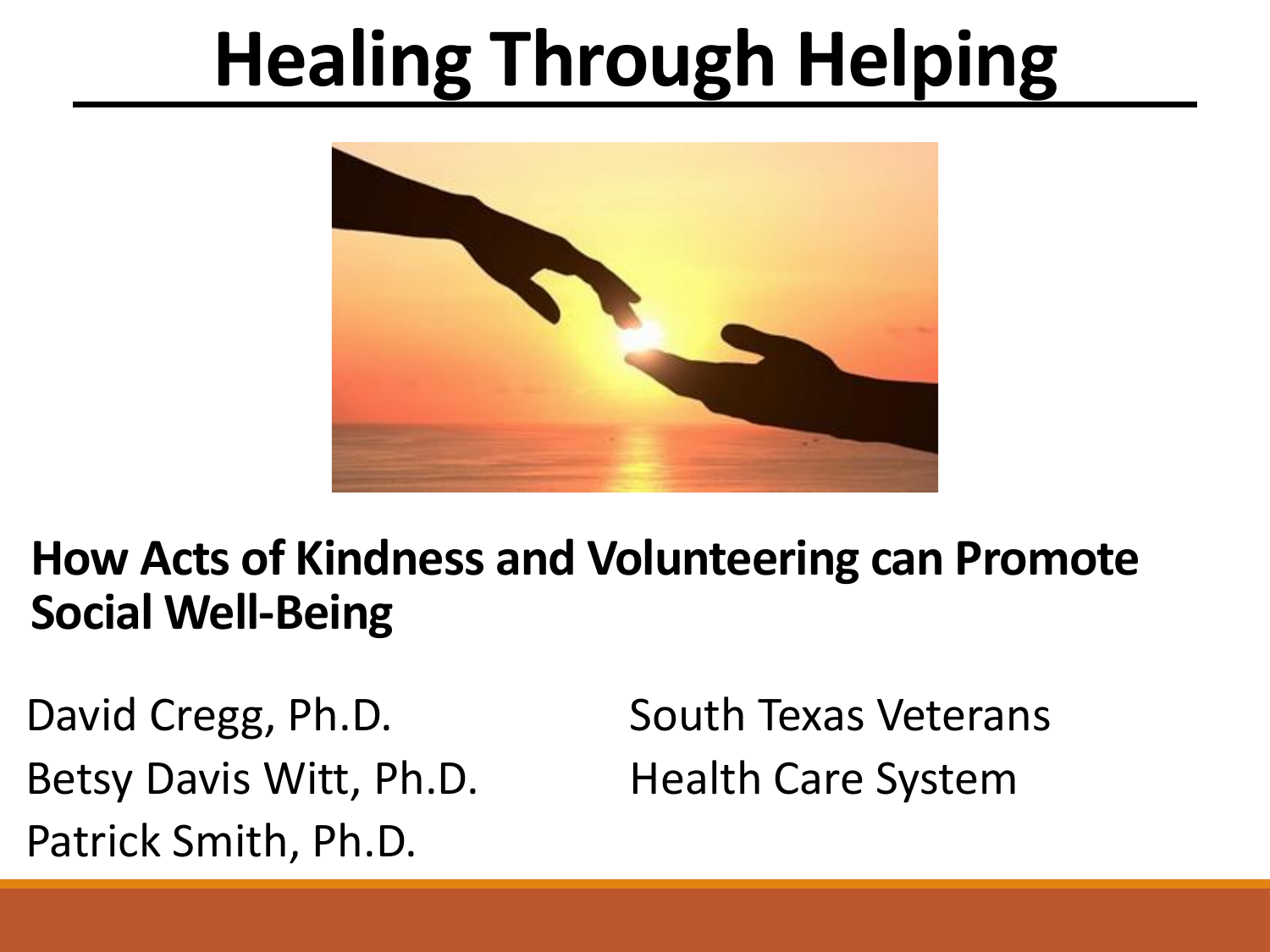•World Health Organization, 1946: "Health is a state of complete physical, mental, and *social well-being,* and not merely the absence of disease or infirmity."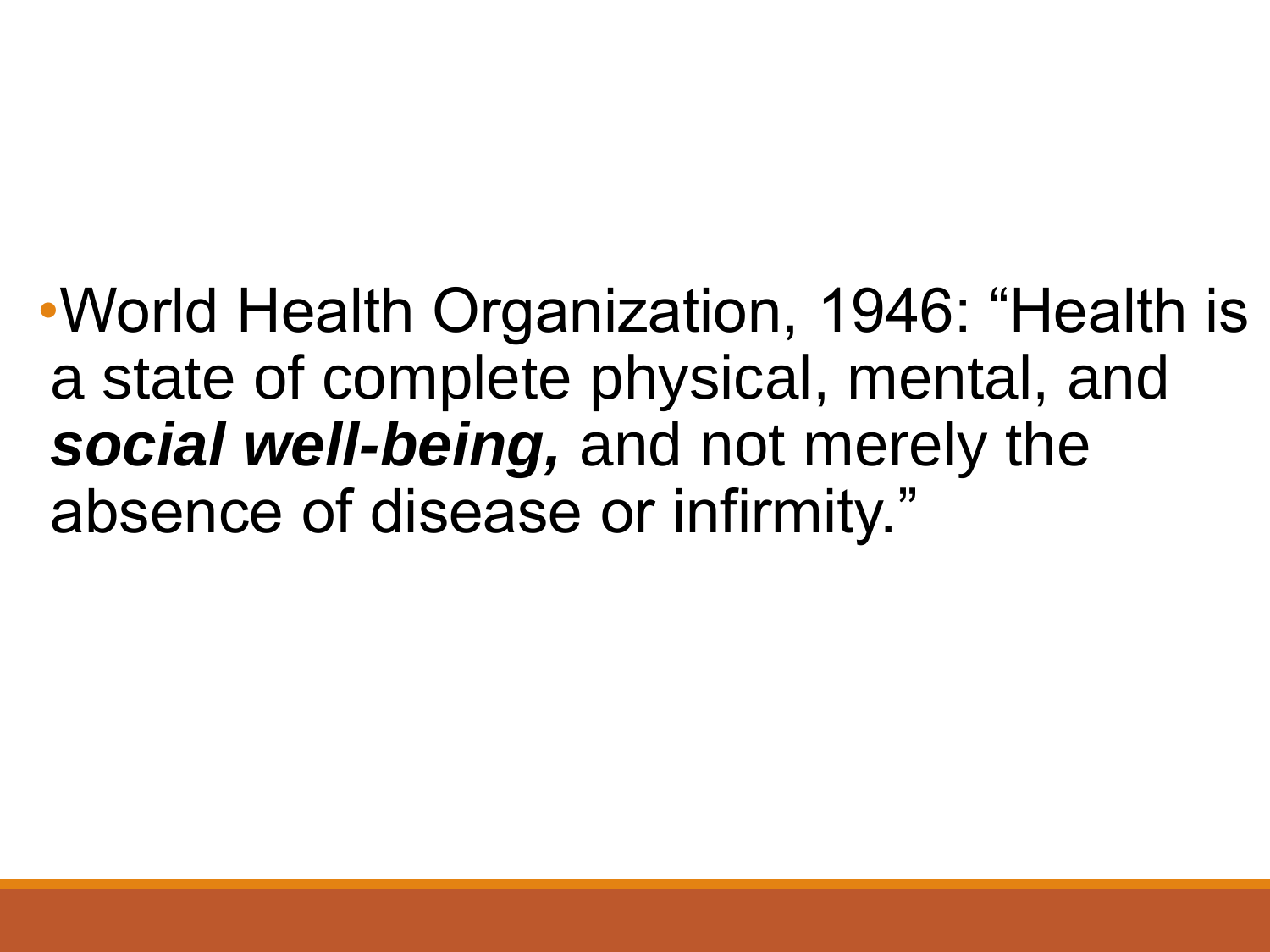#### CBT & Social Functioning

- •Hofmann et al, 2014 meta-analysis on CBT for anxiety disorders
	- •Large ES for anxiety symptoms: *g* **= 0.95, 95% CI [0.80 – 1.10]**
	- •Small ES for social well-being: *g* **= 0.24, 95% CI [0.15 – 0.32]**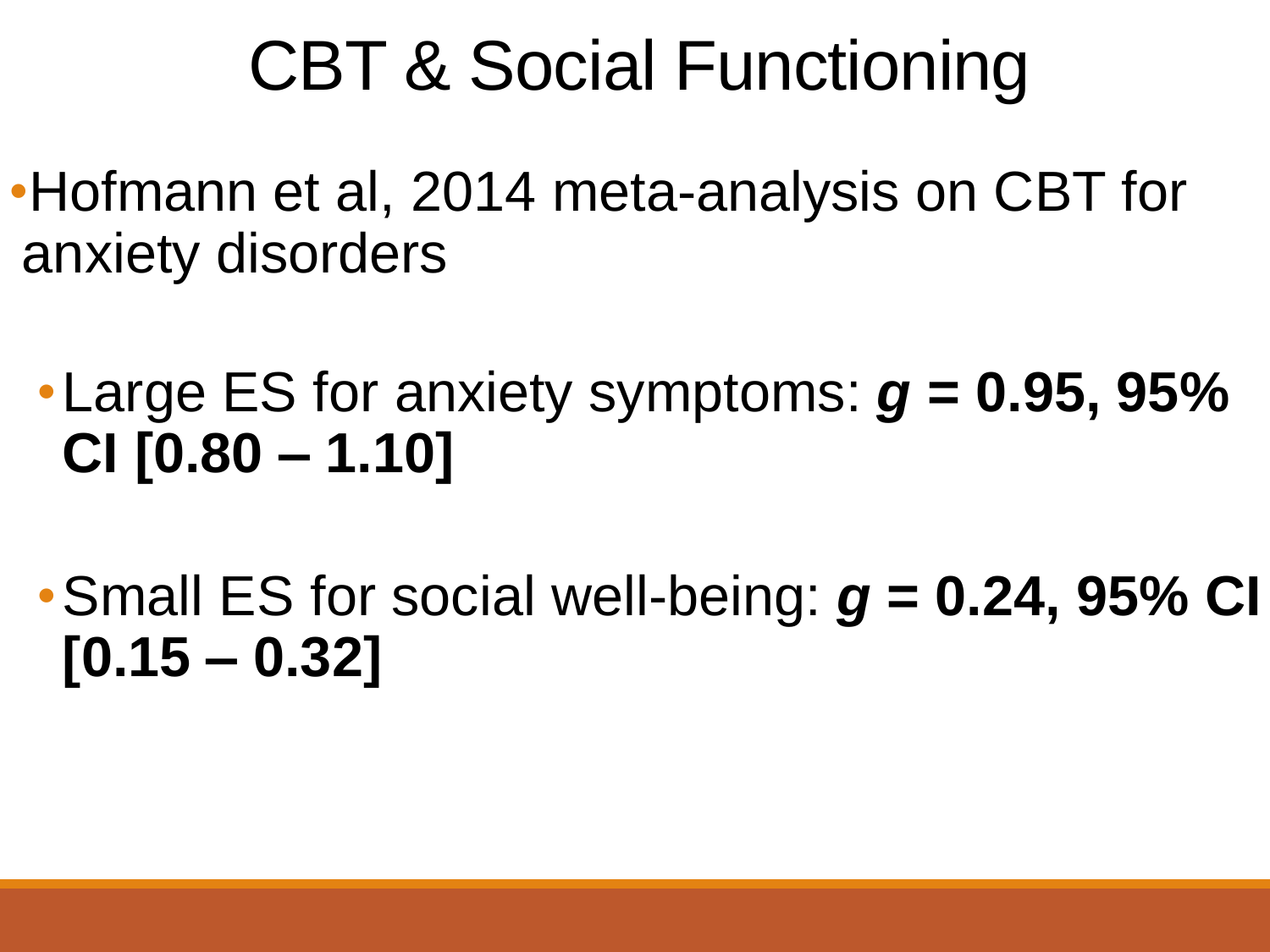## Need for alternative intervention?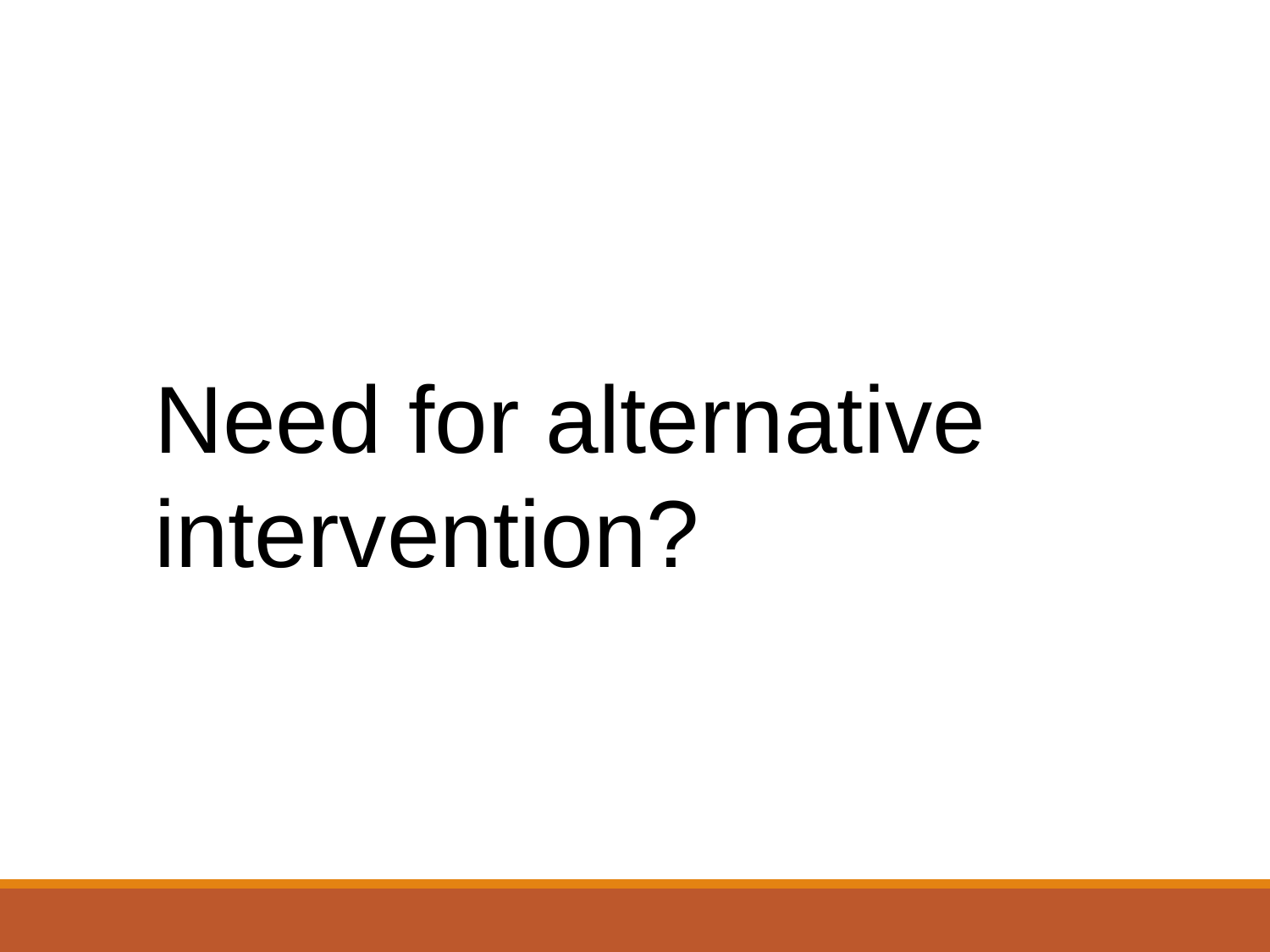•**Acts of kindness -** actions that benefit others or make others happy, typically at some cost to oneself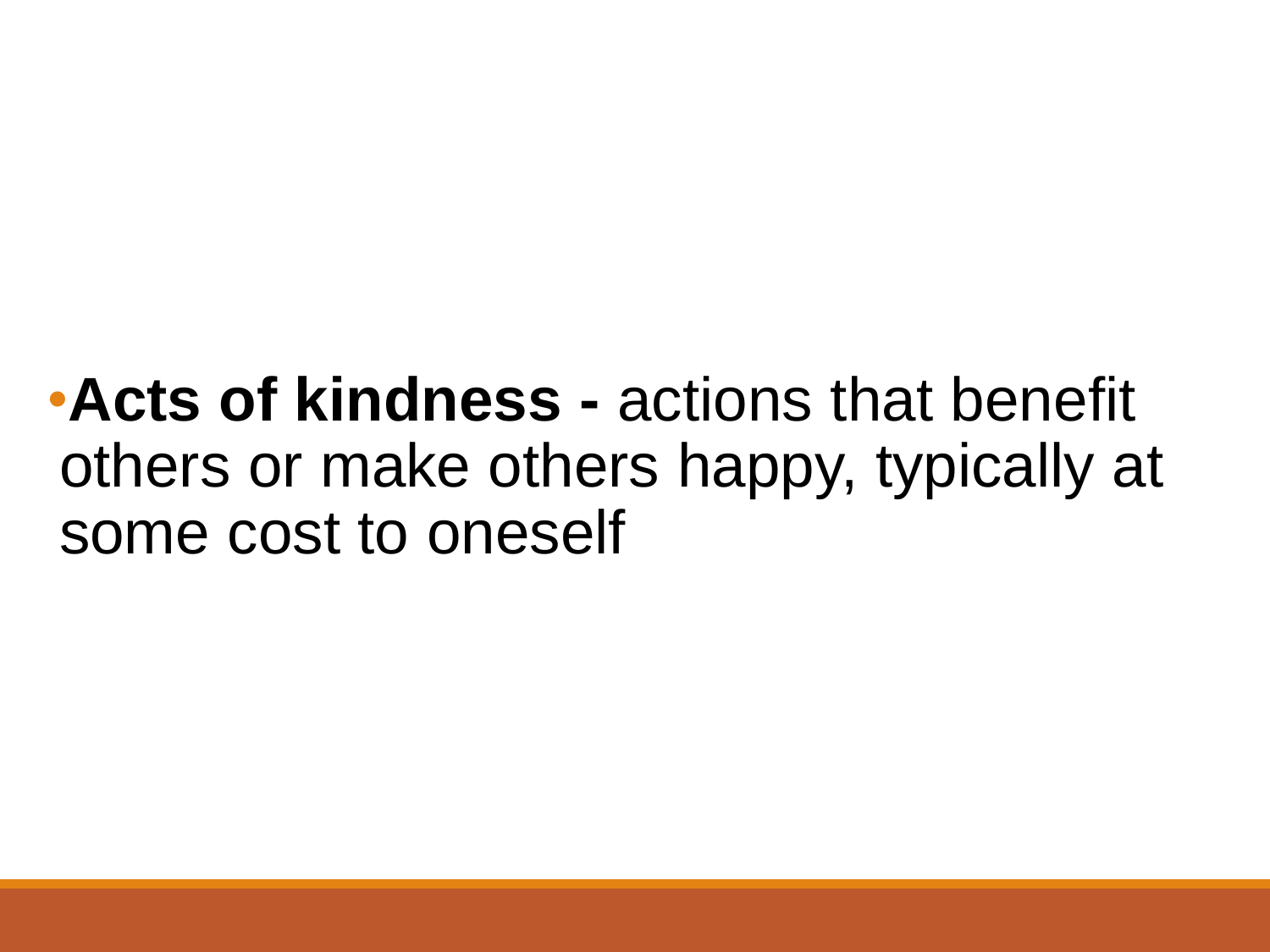#### Cregg & Cheavens, 2021

#### $\cdot$ N = 122 pts. with mild-to-severe depression symptoms

•Randomly assigned to 5-week intervention:

- Acts of kindness  $(n = 40)$
- Social activities ( $n = 41$ )
- Thought records  $(n = 41)$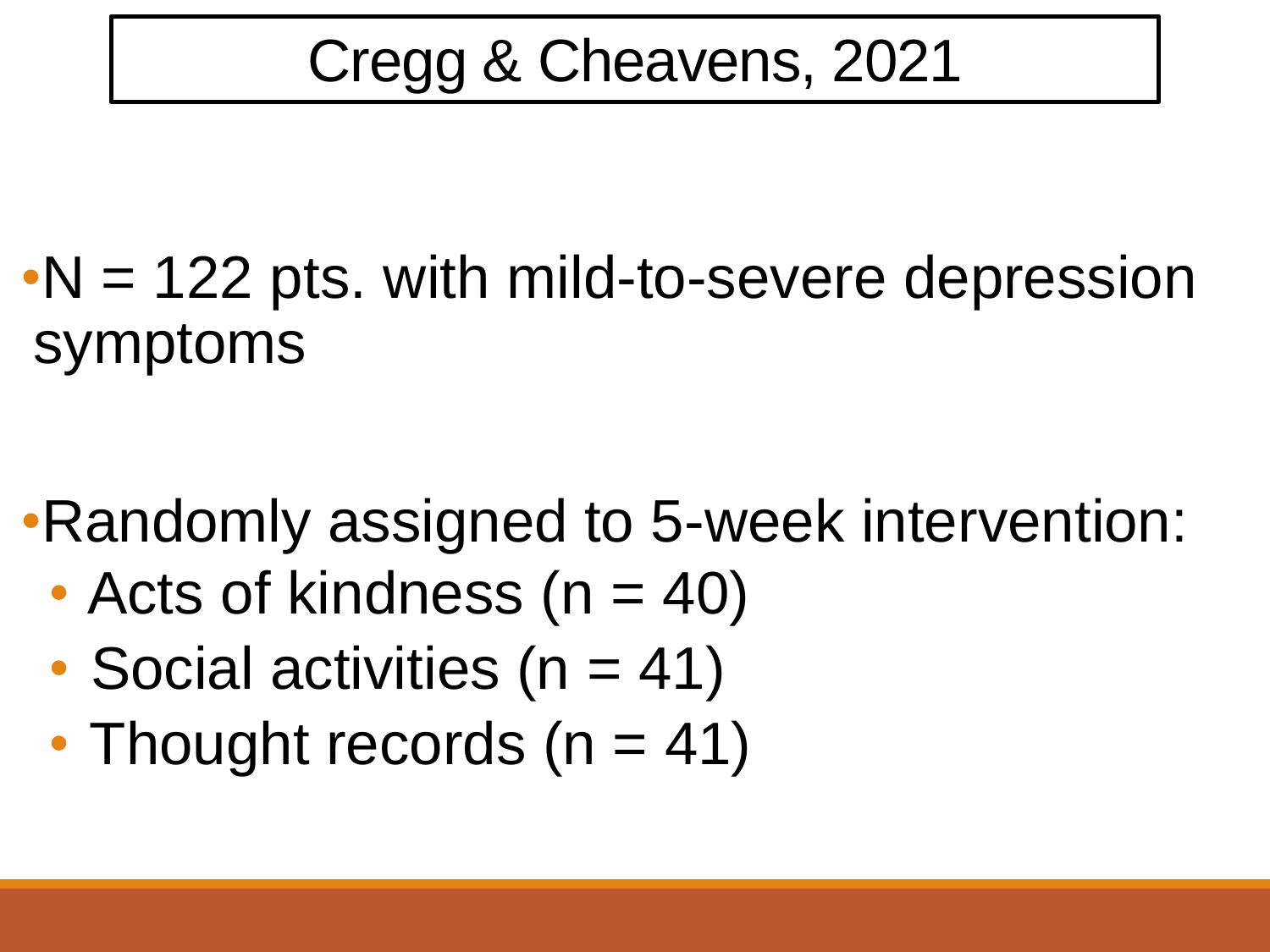#### Results Summary

•Acts of kindness superior for DASS symptoms, life satisfaction

•Only acts of kindness showed significant improvement for **social connection**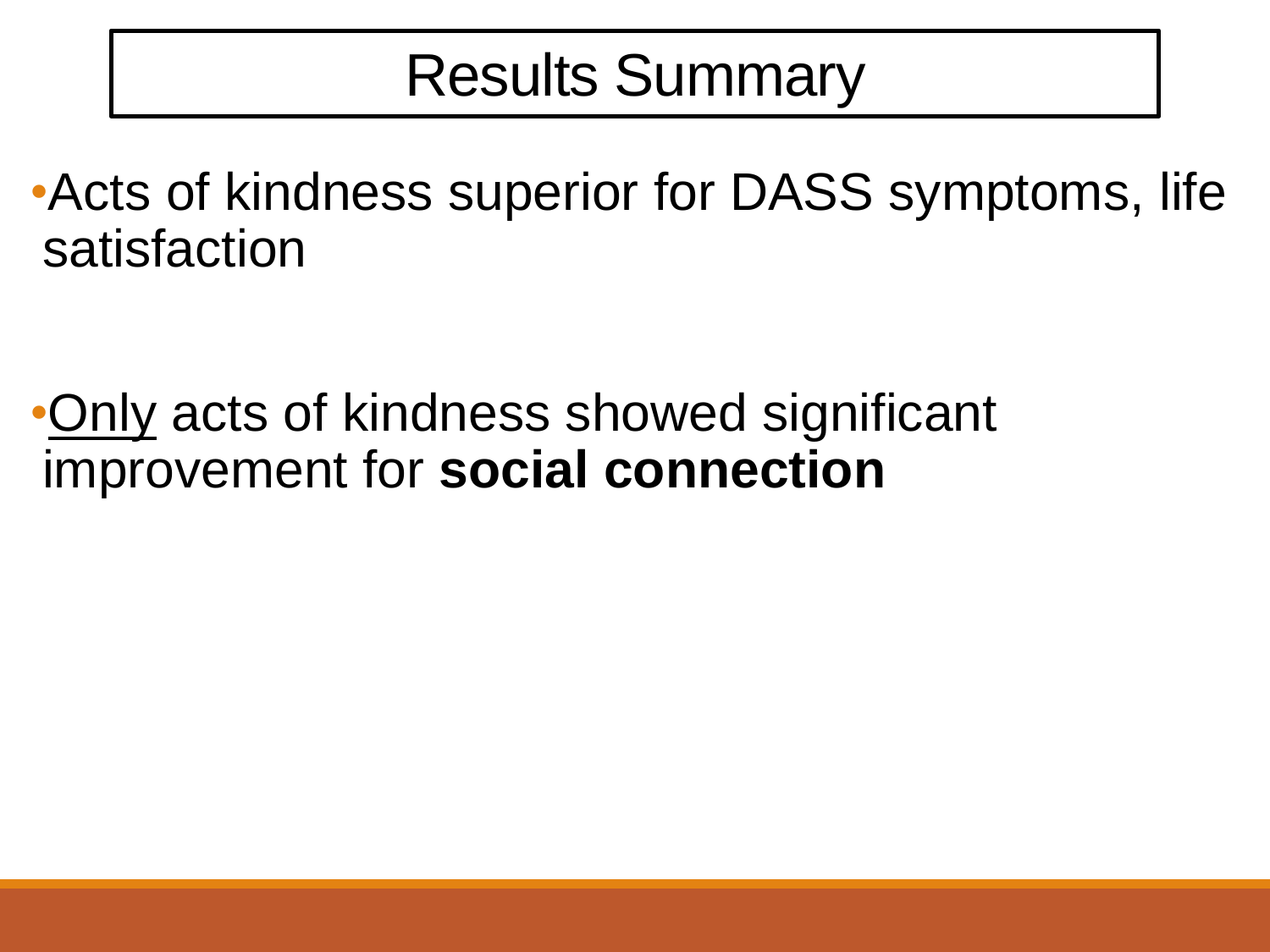# Extending findings to Veterans with an SMI diagnosis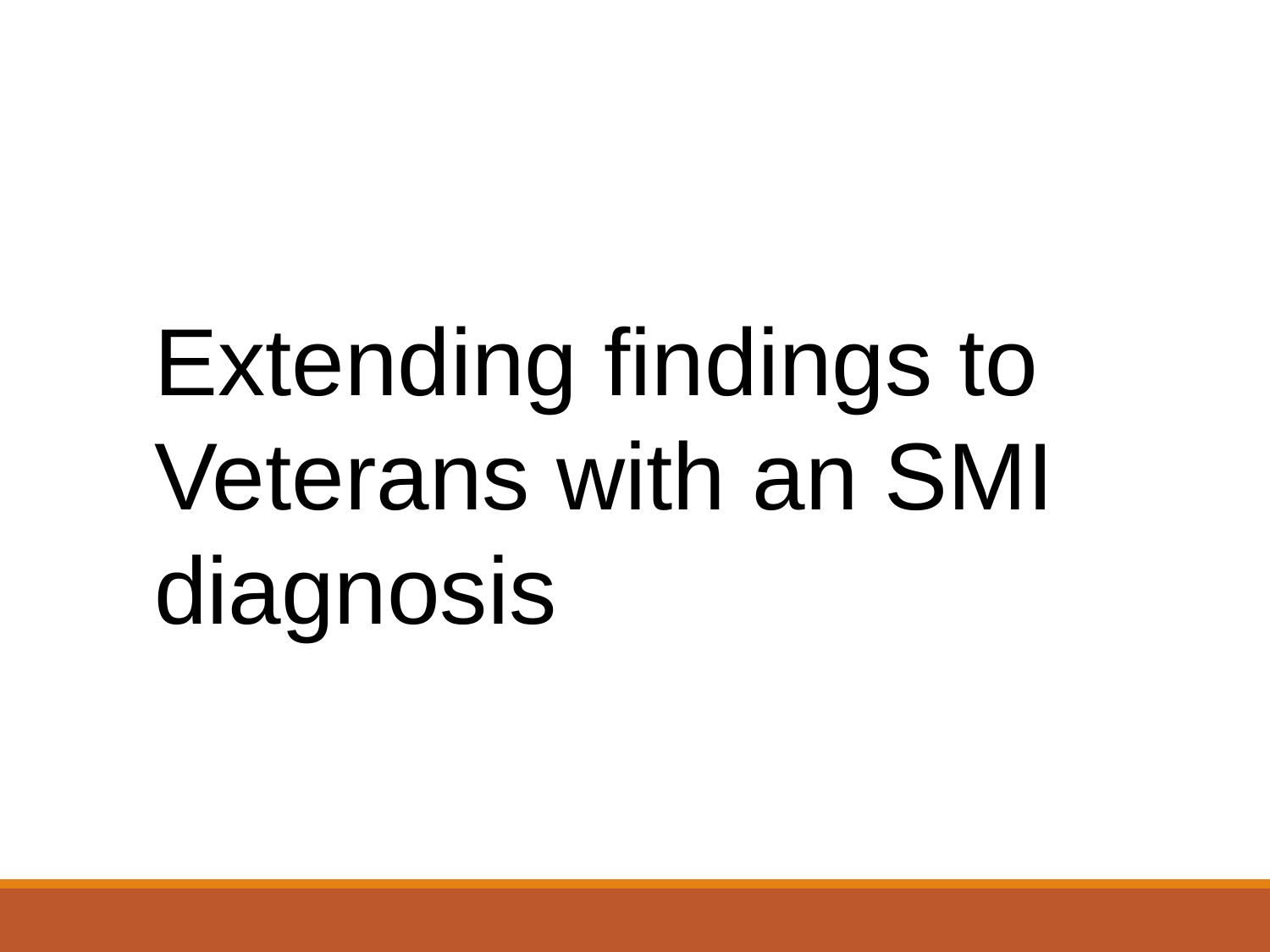#### Healing Through Helping PRRC **Group**

•8-session group based on acts of kindness and volunteerism

•Recruited Veterans with an SMI in the PRRC clinic

#### **Healing Through Helping**



#### **Group Workbook**

Stepping Stones - Psychosocial Rehabilitation & Recovery Center South Texas Veterans Health Care System

Developed for the South Texas Veterans Health Care System by David Cregg, Ph.D., Betsy Davis, Ph.D., & Patrick Smith, Ph.D.

Based on material from Cregg, D. R., & Cheavens, J. S. (2021). Healing through helping: An experimental investigation of kindness, social activities, and reappraisal as well-being interventions [Manuscript in preparation].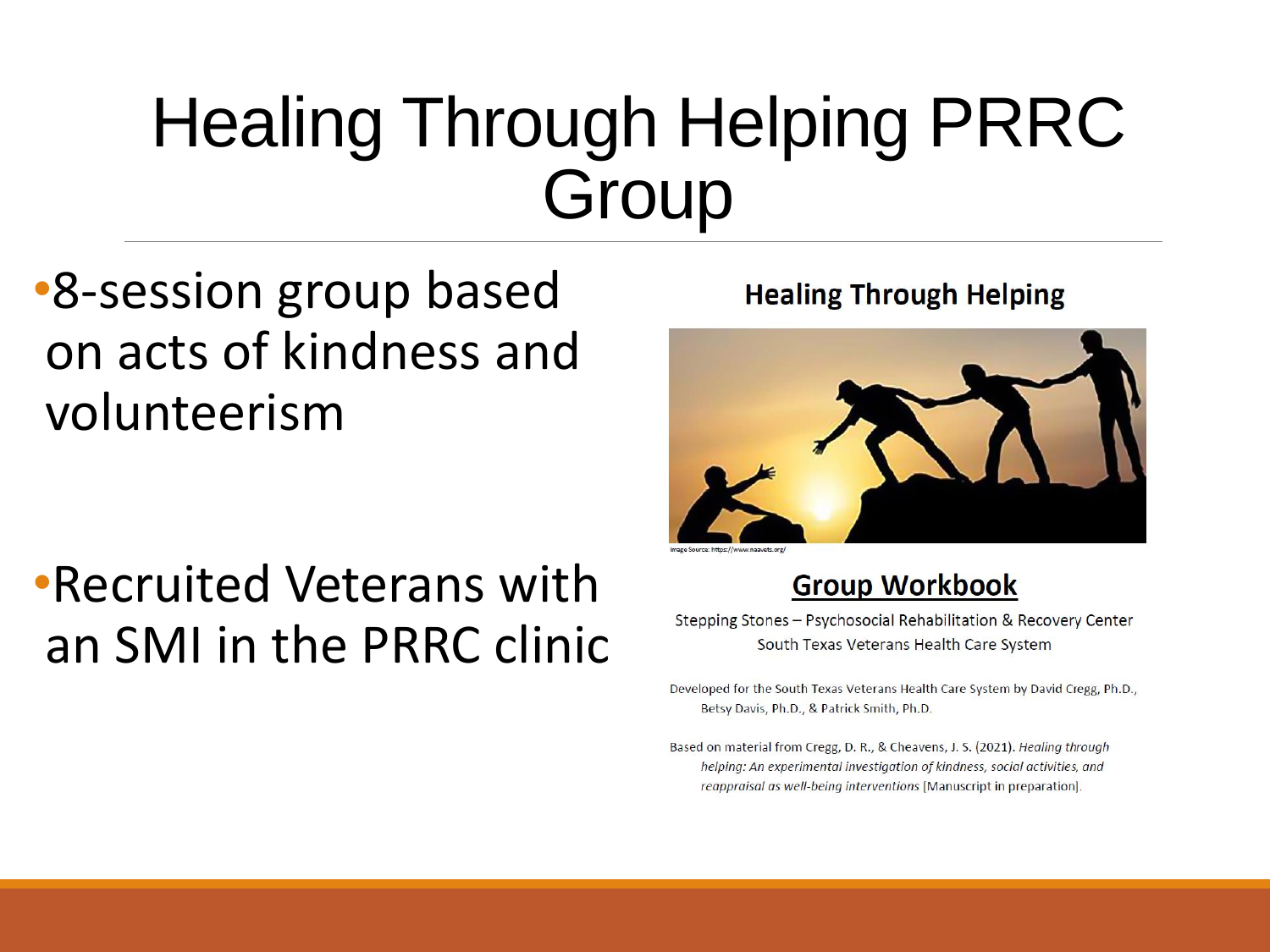### Key Principles of Group

•All people have potential to make positive contributions • "No matter who you are, no matter what the past has held, you can make a profound impact on other people."

•Not a contest – people differ in time & resources to help others

•Benefits to self de-emphasized. Focus shifted to others • EX: "Feeling good or happy may or may not happen, but you can be sure of impacting others' lives in a positive way."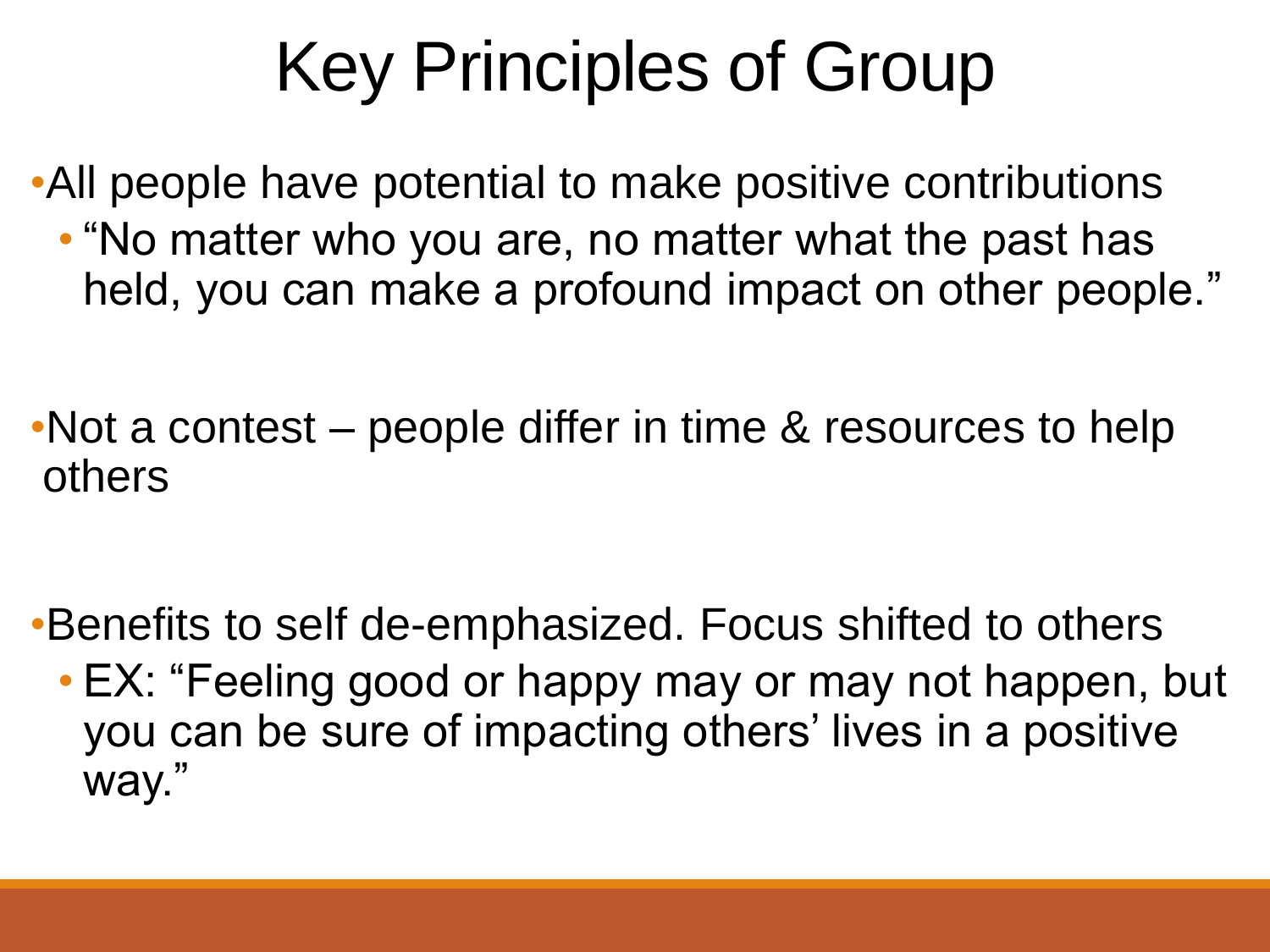#### **Group Structure**

Session 1: Welcome & Instructions for Acts of Kindness

Sessions  $2 - 4$ : Performing Acts of Kindness

\*Session 5 (optional): Benefits of Volunteering & Exploring Ideas

\*Session 6 (optional): Making a Volunteer Action Plan

\*Session 7 (optional): Reflecting on Experiences & Next Steps

Session 8: Follow-up Discussion (3 weeks after Session 7)

\*Note: Sessions 5 - 7 are optional (but highly encouraged!) for individuals who are interested in trying out a volunteer activity.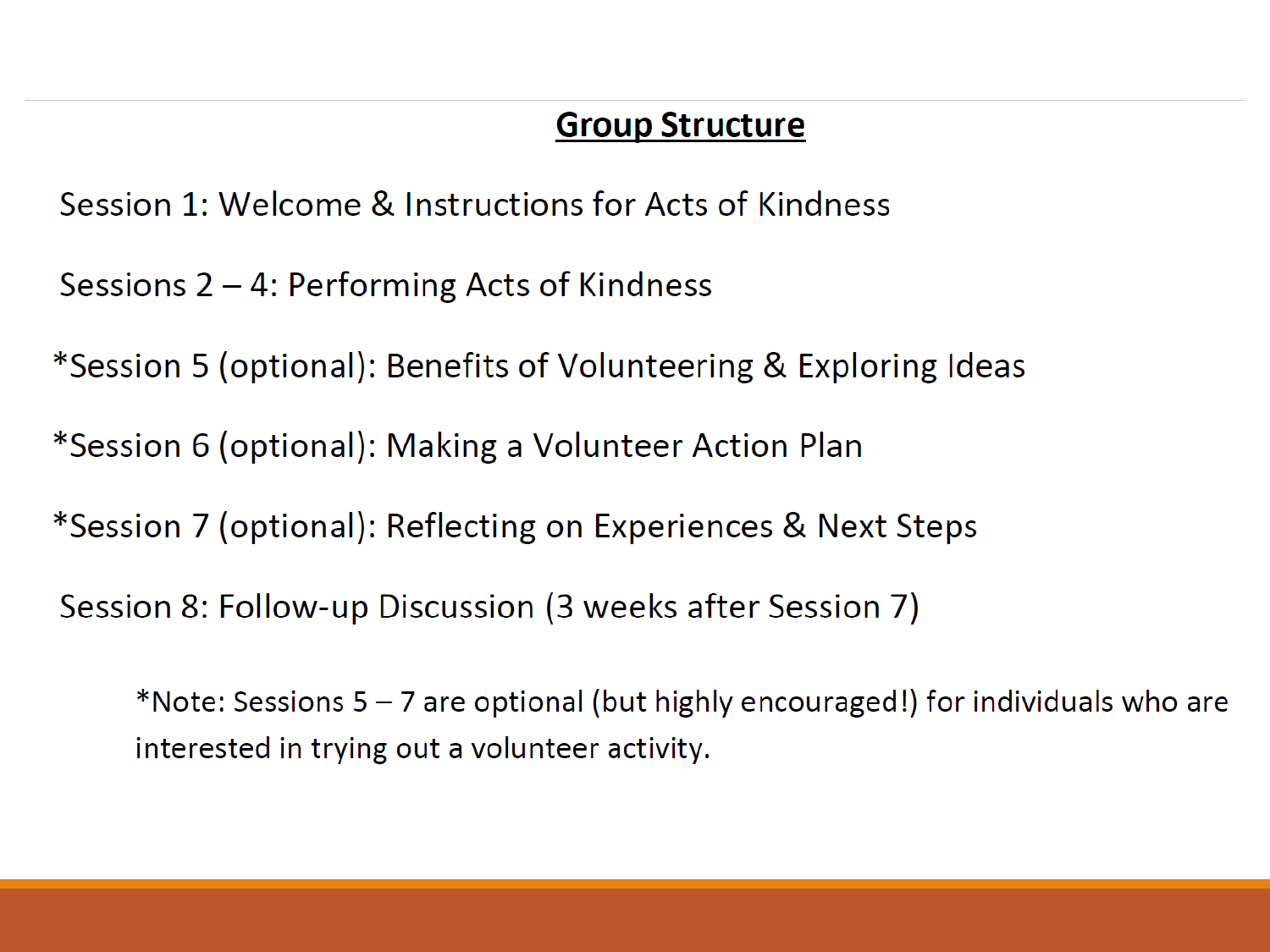### Results

- •All participants reported engagement in acts of kindness
	- •EX: homeless outreach, baking food, assisting with transportation, texting words of encouragement
- •Engagement in volunteering (e.g., community gardening, senior center)
- •Qualitative reports that group reduced depression, enhanced sense of meaning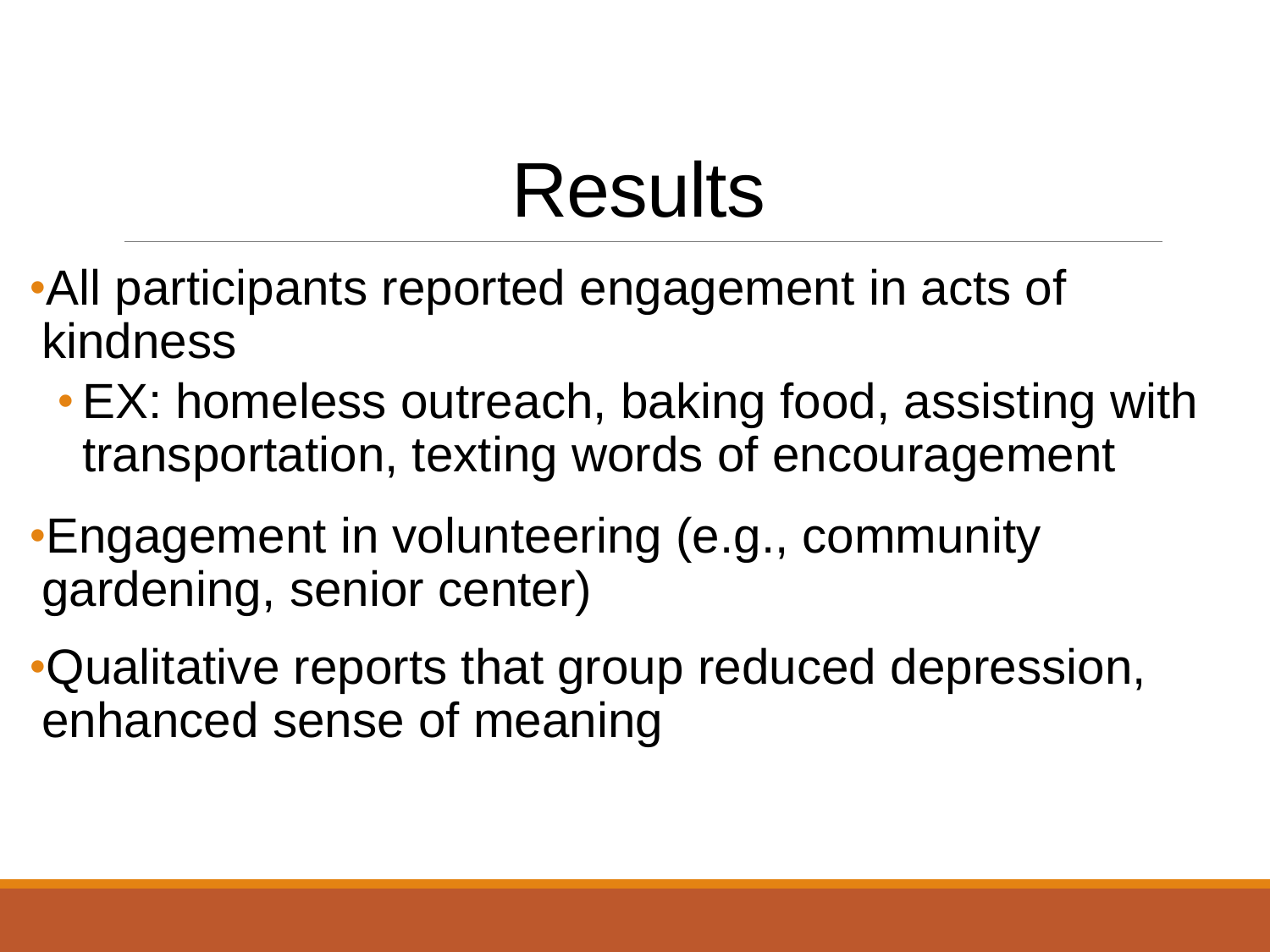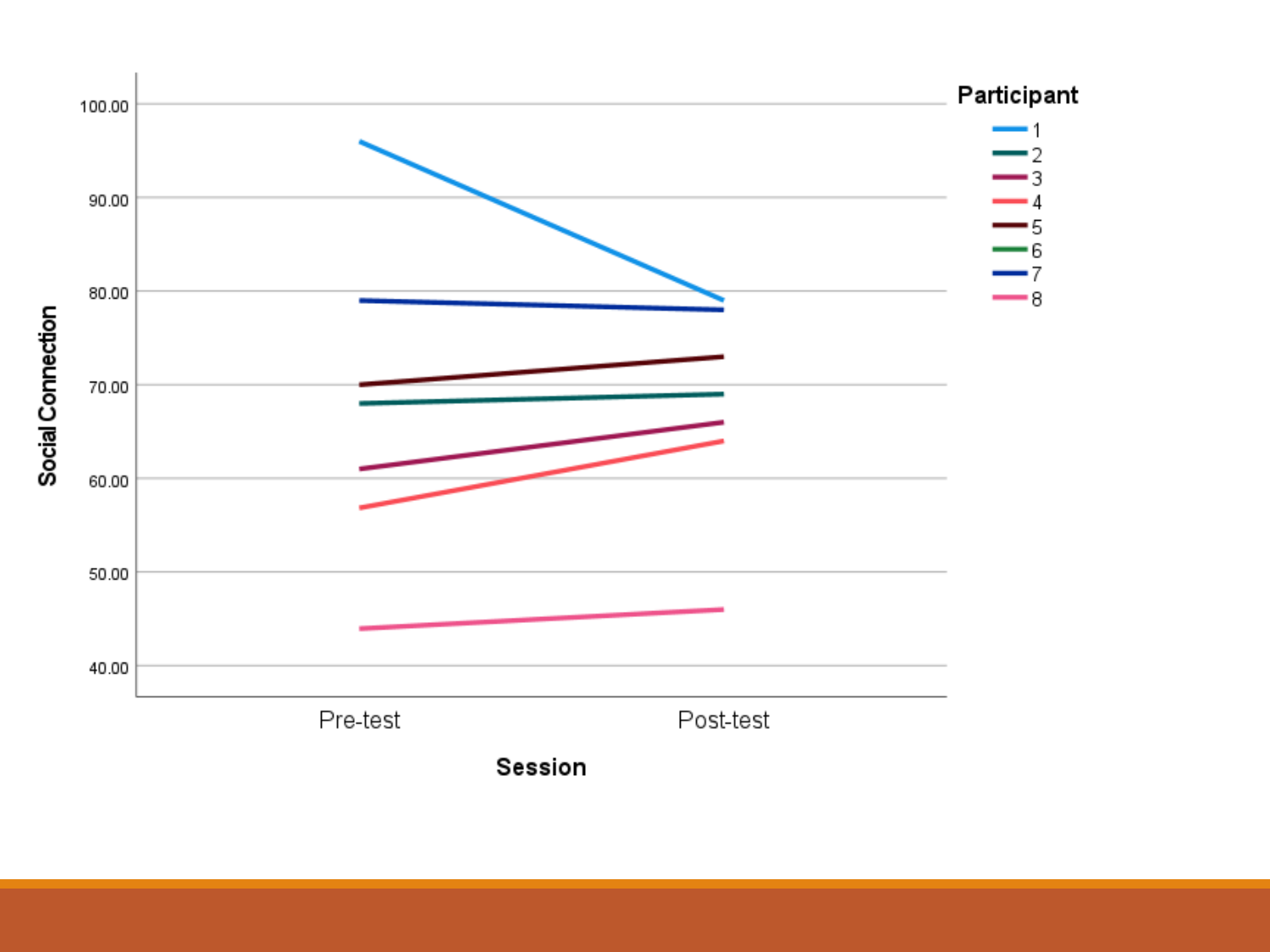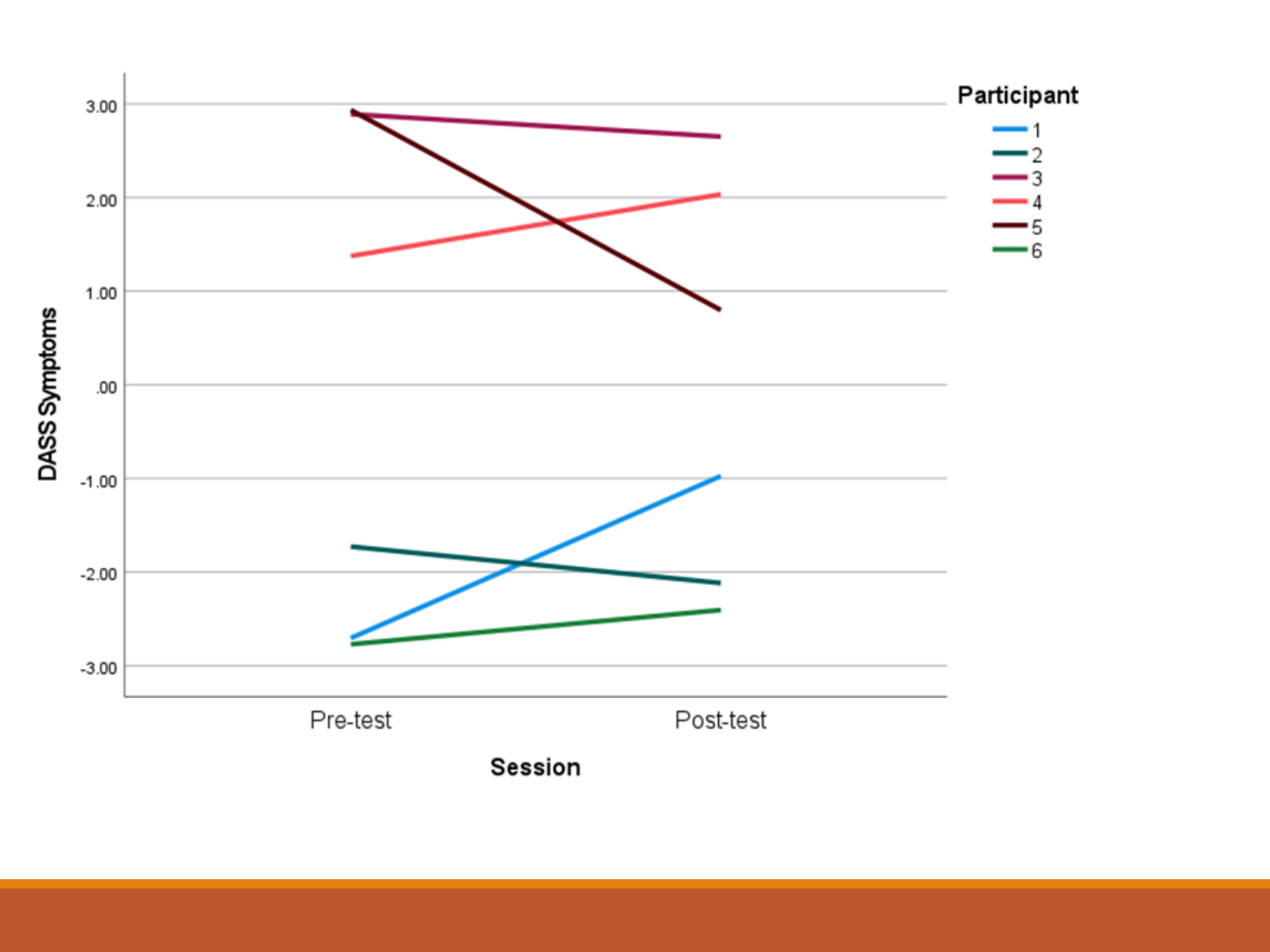### Thank You!

- •Preceptor: Dr. Allyson Ruha
- •Collaborators: Drs. Betsy Davis Witt & Patrick Smith
- •Our Veterans!